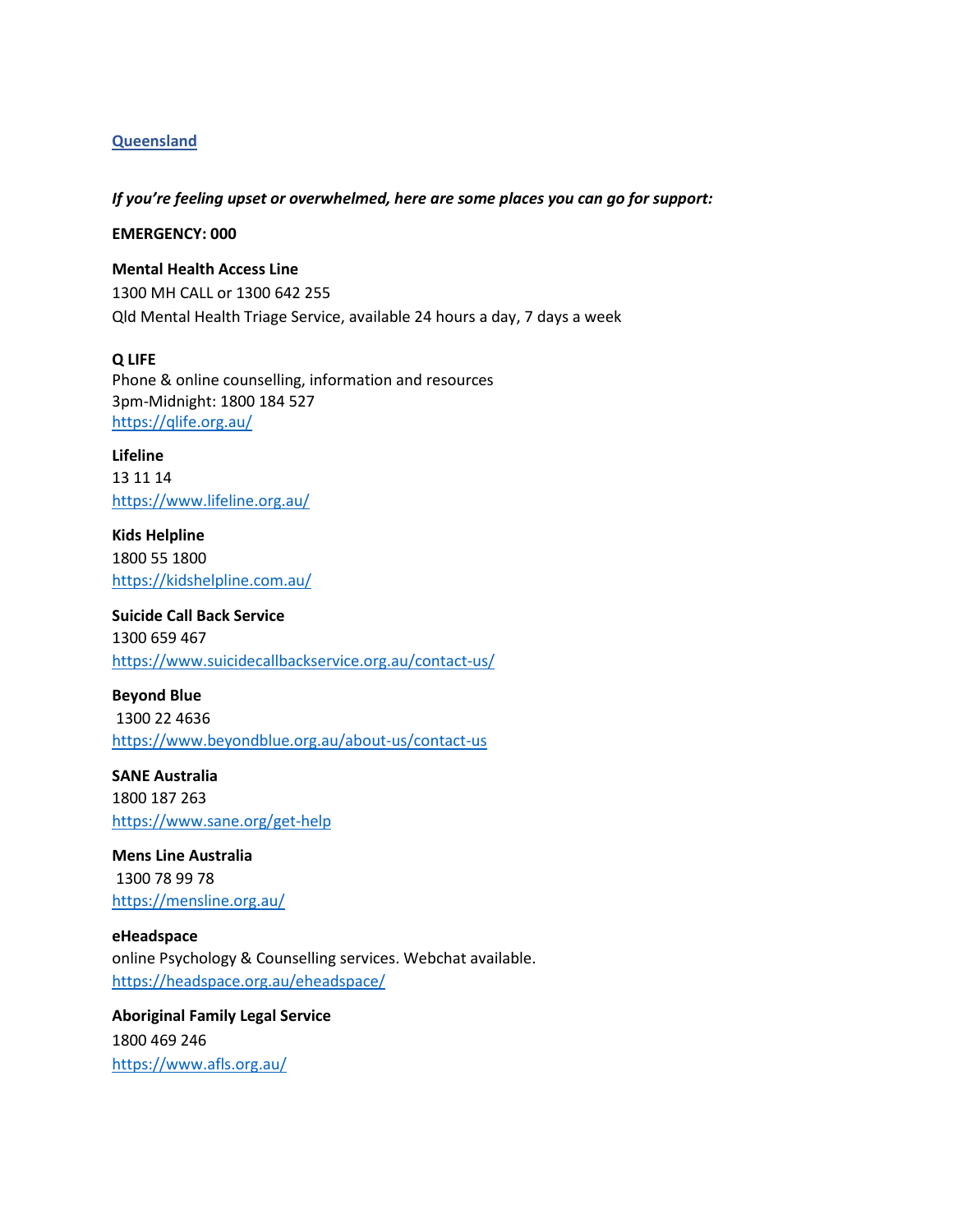# **1800 RESPECT**

24-hour support line for people impacted by sexual assault, domestic or family abuse 1800 737 732

*Headspace centres around the country provide free mental health care for young people. Find a headspace centre near you:*

### **Headspace**

Psychology & Counselling services, information and resources. Various locations around Australia. <https://headspace.org.au/headspace-centres/>

*Aboriginal Community Controlled Health Organisations can provide mental health care and wellbeing support for Aboriginal and Torres Strait Islander people.* 

*You can see the Aboriginal Community Controlled Health Organisations near you by visiting your state's peak body:*

# **Queensland Aboriginal and Islander Health Council**

<https://www.qaihc.com.au/about/our-members>

*Visit one of our partner/supporter organisations.*

*Our partner/supporter organisations are committed to supporting Aboriginal and Torres Strait Islander LGBTQA+ young people:*

# **Aboriginal and Torres Strait Islander Community Health Service Brisbane**

<https://atsichsbrisbane.org.au/>

*Other services in your state/territory that can offer support:*

### **Queensland AIDS Council**

<https://quac.org.au/>

Brisbane: (07 3017 1777 or 1800 177 434)

Cairns: (07 4041 5451 or 1800 88 44 01)

**Yarns Heal**

<https://www.yarnsheal.com.au/>

# **Open Doors Youth Service**

<https://www.opendoors.net.au/>